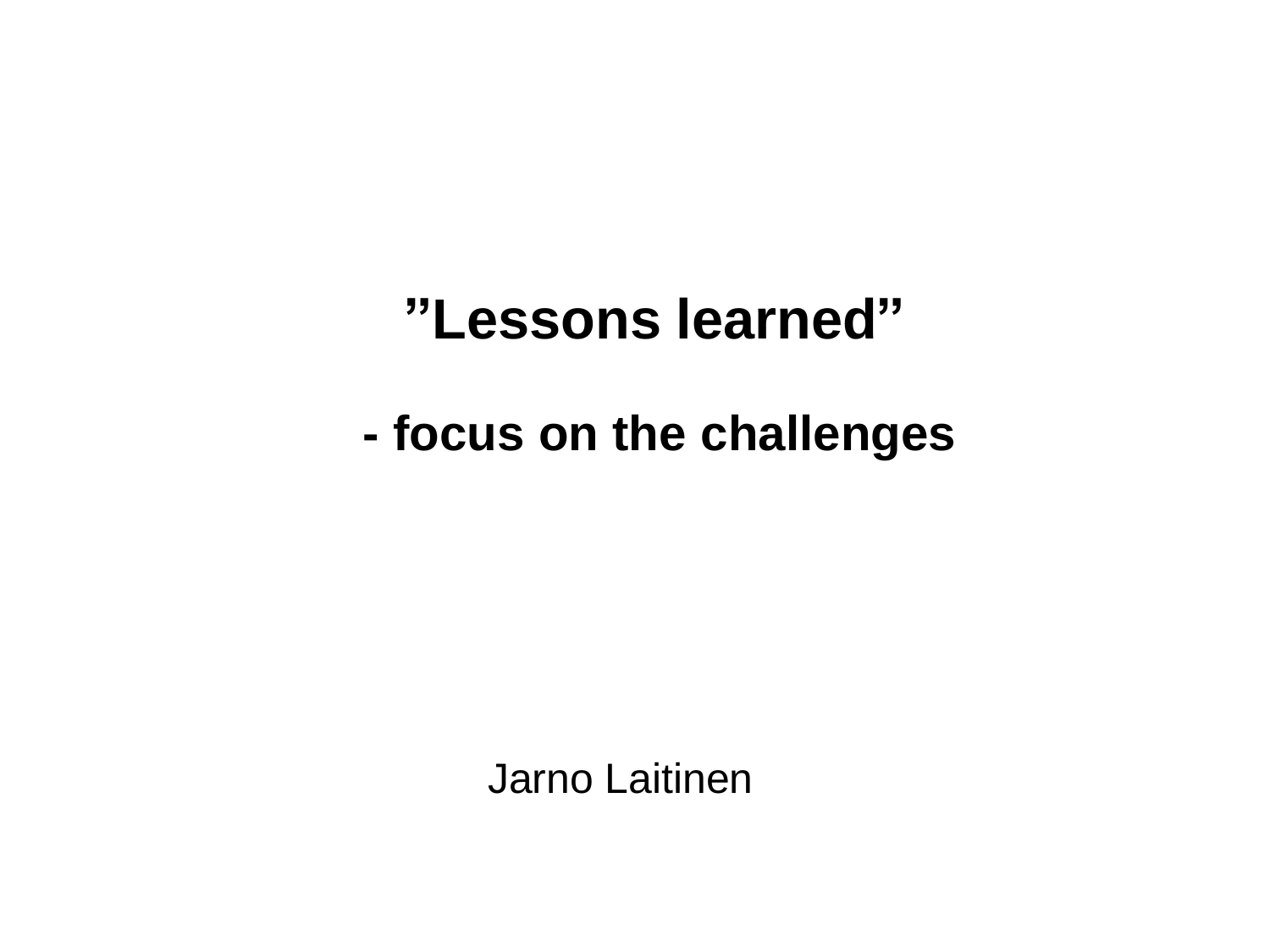



- Cloud management middleware is not too hard
	- Easy to forget if not used regularly
- Hardware
	- $OK?$
	- Availability good
	- Some flexibility in RAM and storage configurations
- NFS over long latency requires tuning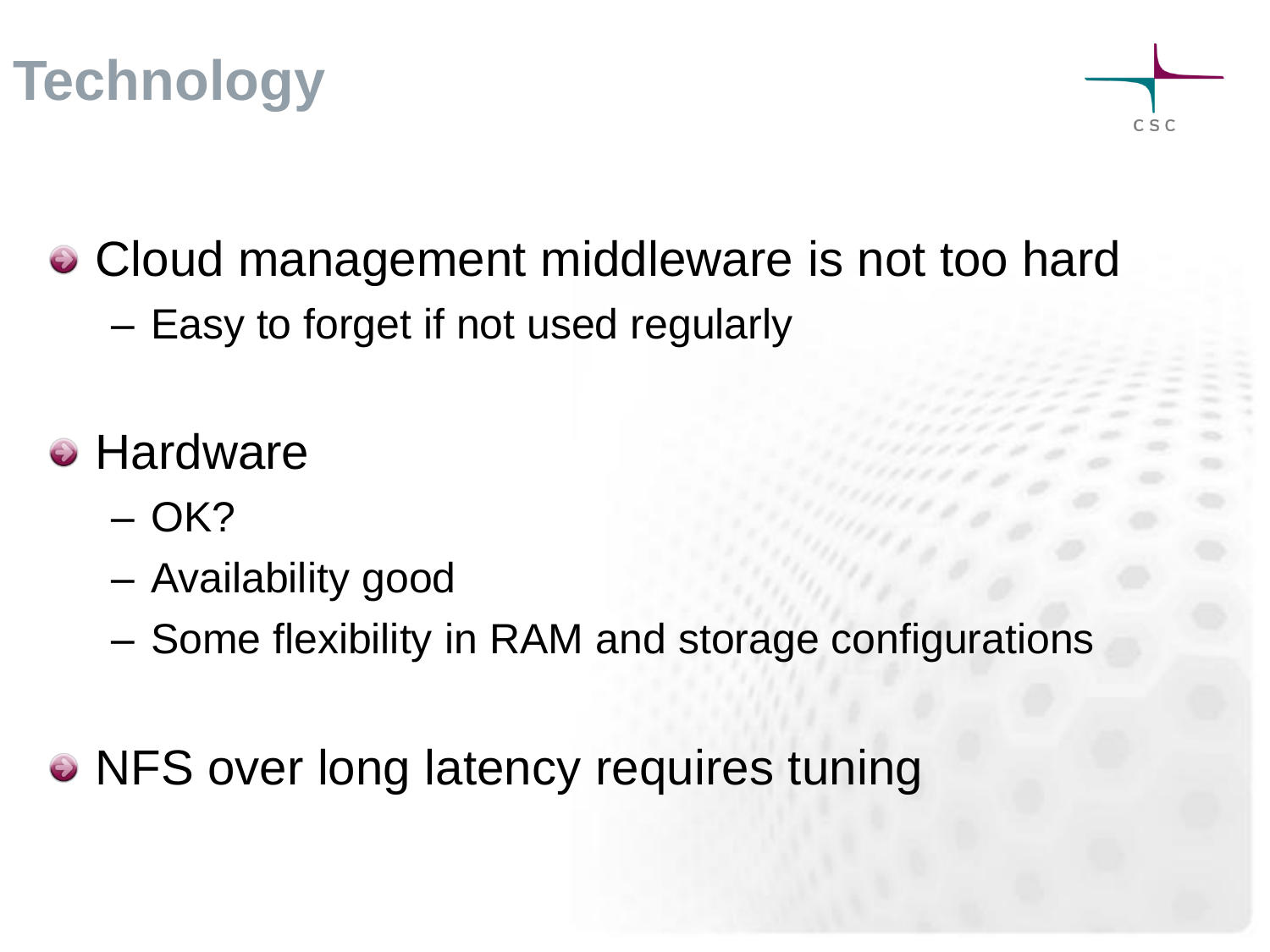**Cluster has a low utilisation rate i.e. wasted resources**



## *Why the under utilisation*?

- Customer dedicated resources without being charged
- *No time to integrate system and learn?*
- *Resources not needed? Kept just in case?*
- *Is the service unsuitable*?
- *What should CSC do*?
	- Enhance resource allocation **policy**? Enforce?
	- **Technical means** for efficiency
	- More **users for the virtual clusters**?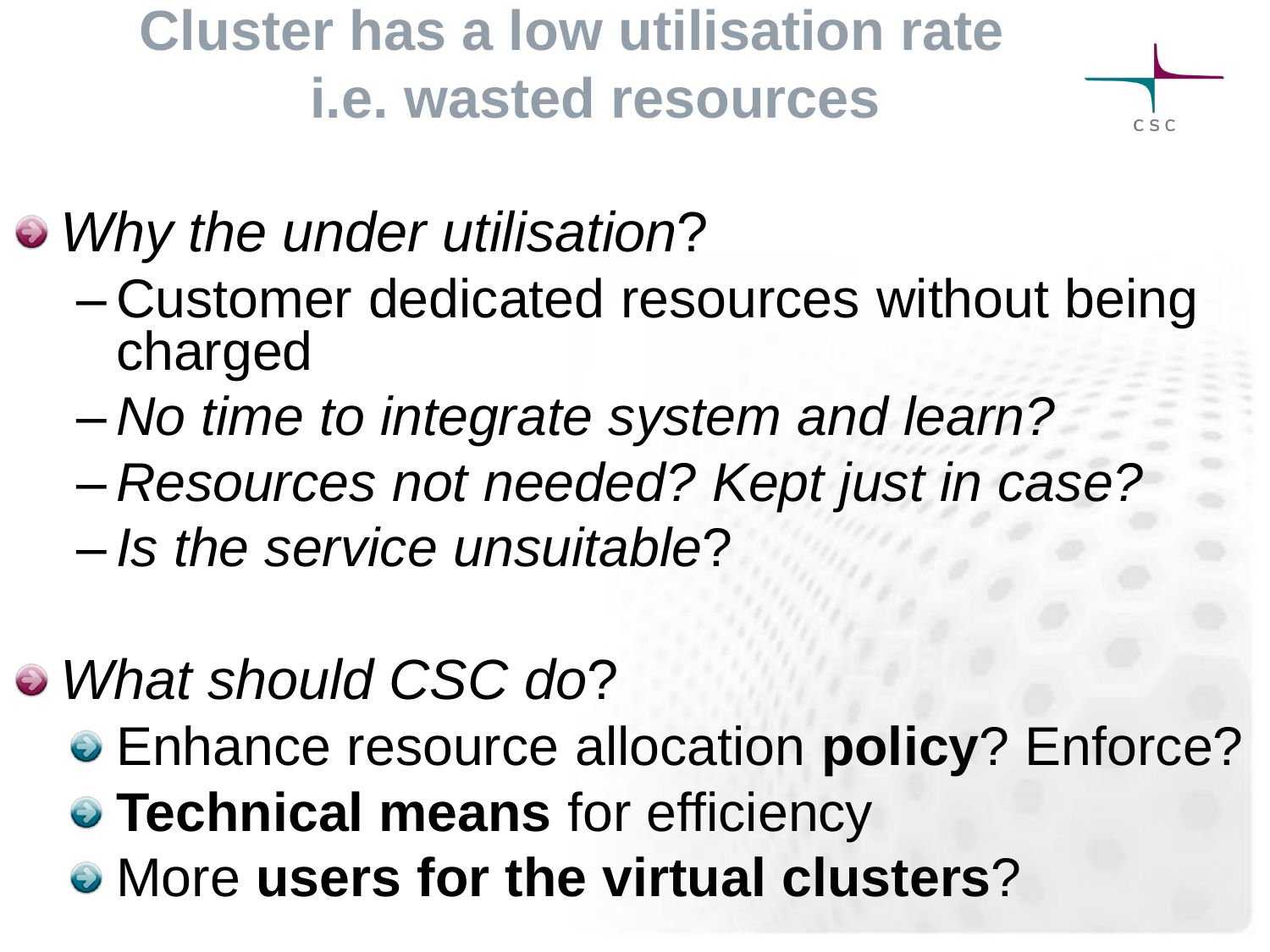## **Data security**



- *What kind of technical measures does sensitive data require?*
- *Is our solution fine?*

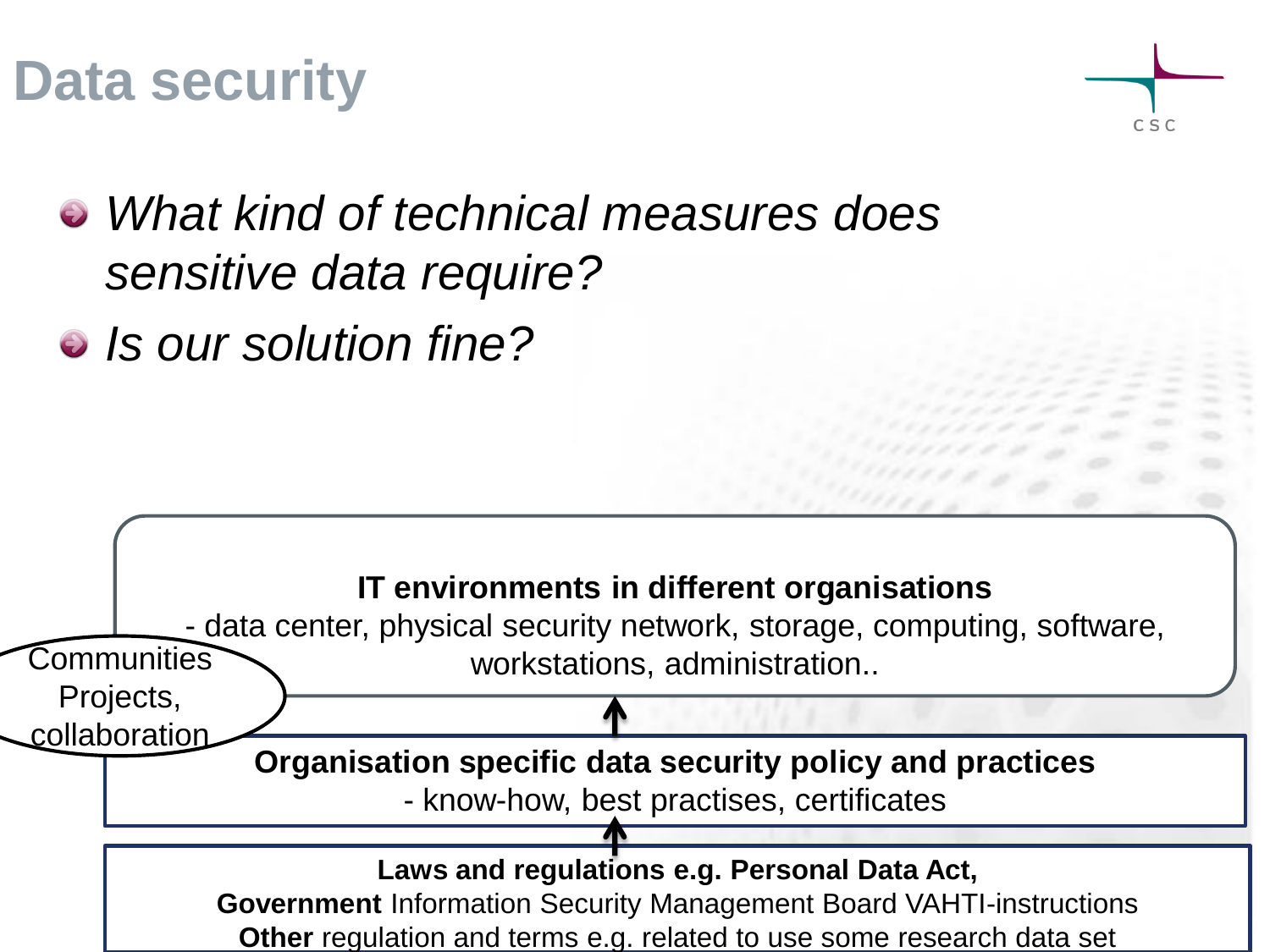

- Ext. hard disks, NAS servers, NFS, scratch.. – computable accessible, performance, reliability, €/TB, allocation policy&purpose, security
- *Data movement difficult? Network bottlenecks*?
- [http://www.tdata.fi](http://www.tdata.fi/)
- *CSC's role in reference data mirroring*?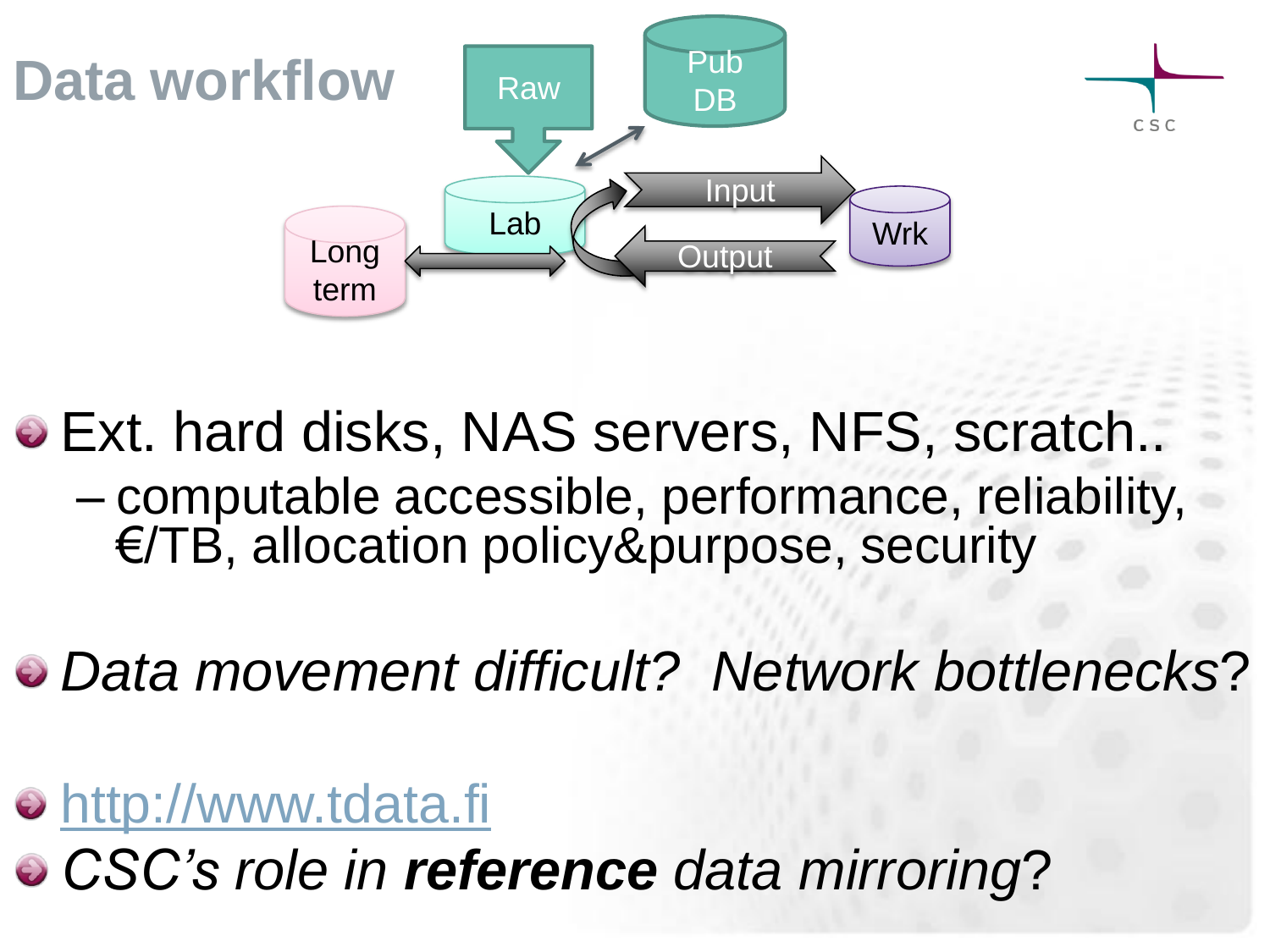## **Communicating about the service**



**What is it? Suitable for us? €? How much effort needed (integration)? How to use? Sustainability? Risks?**

Face 2 face discussion(s) with all pilots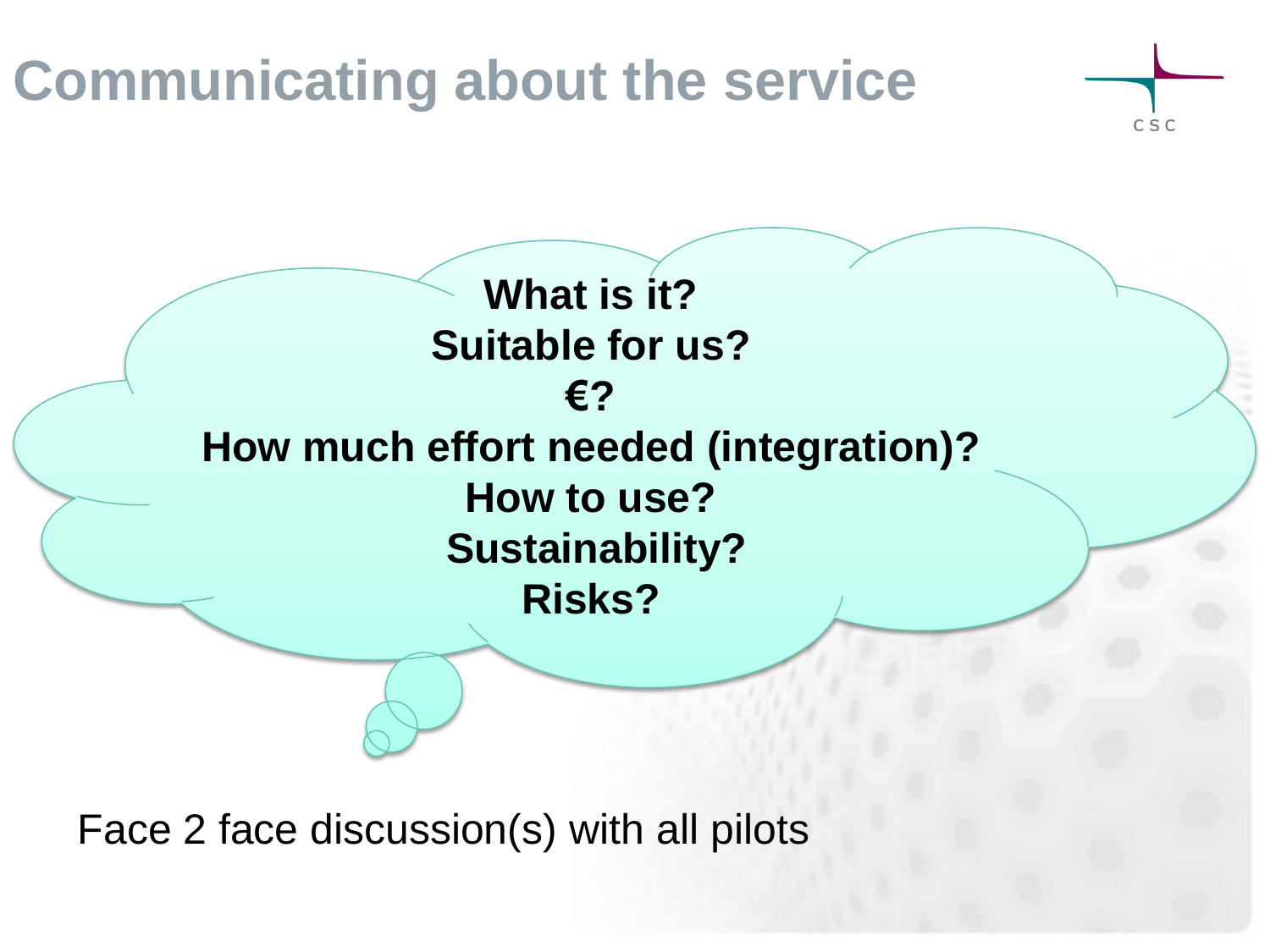#### **Understanding each other?**

Cores, TBs, light paths, Cloud, grid, HPC, security, image, NFS administration…

Genomes, variants, MEG, Ensembl, Interproscan, biobanks…

Funding, services, contract, ESFRIs, European, national, strategy,

CSC

…

**Solution** 

**?**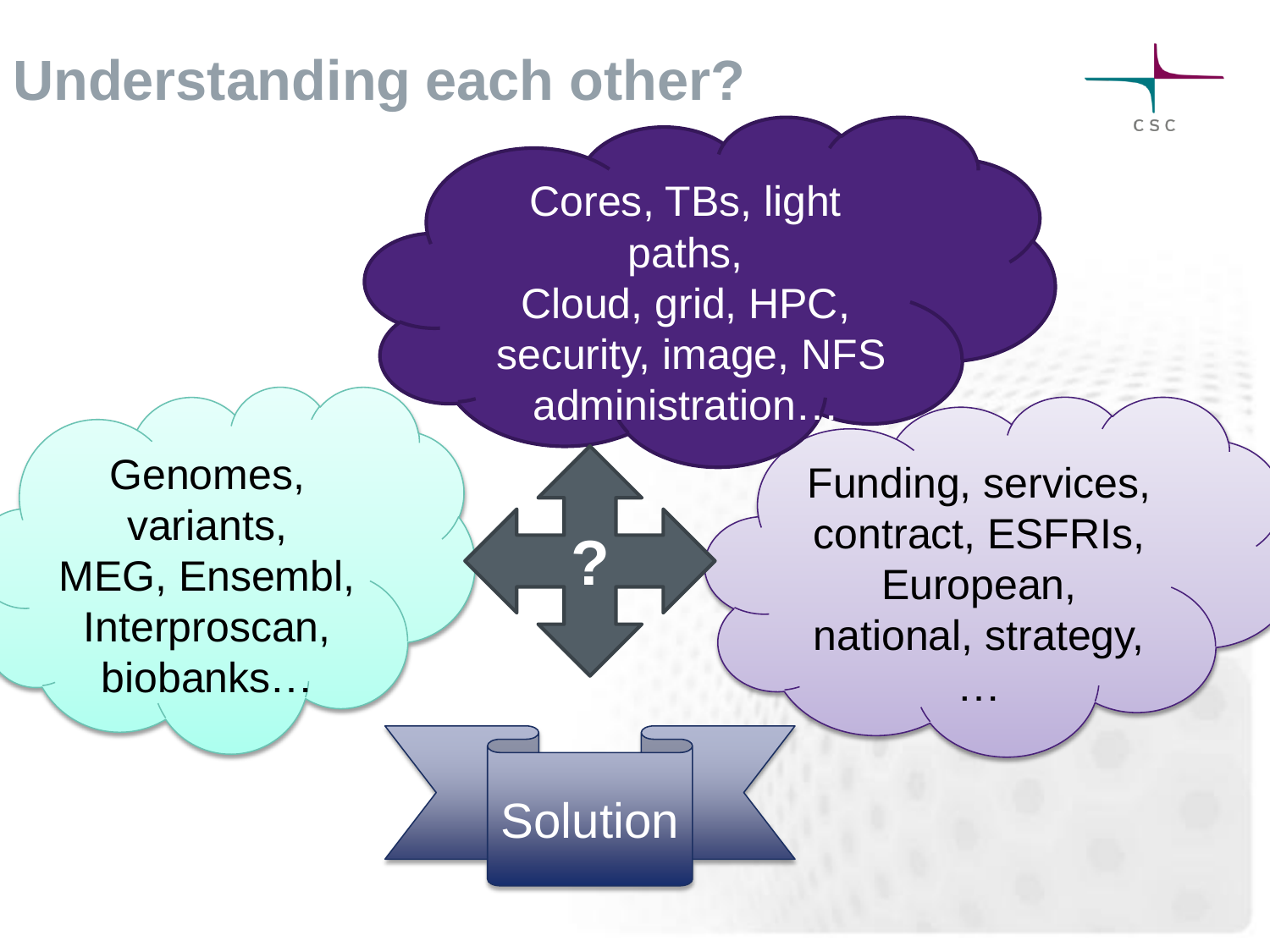

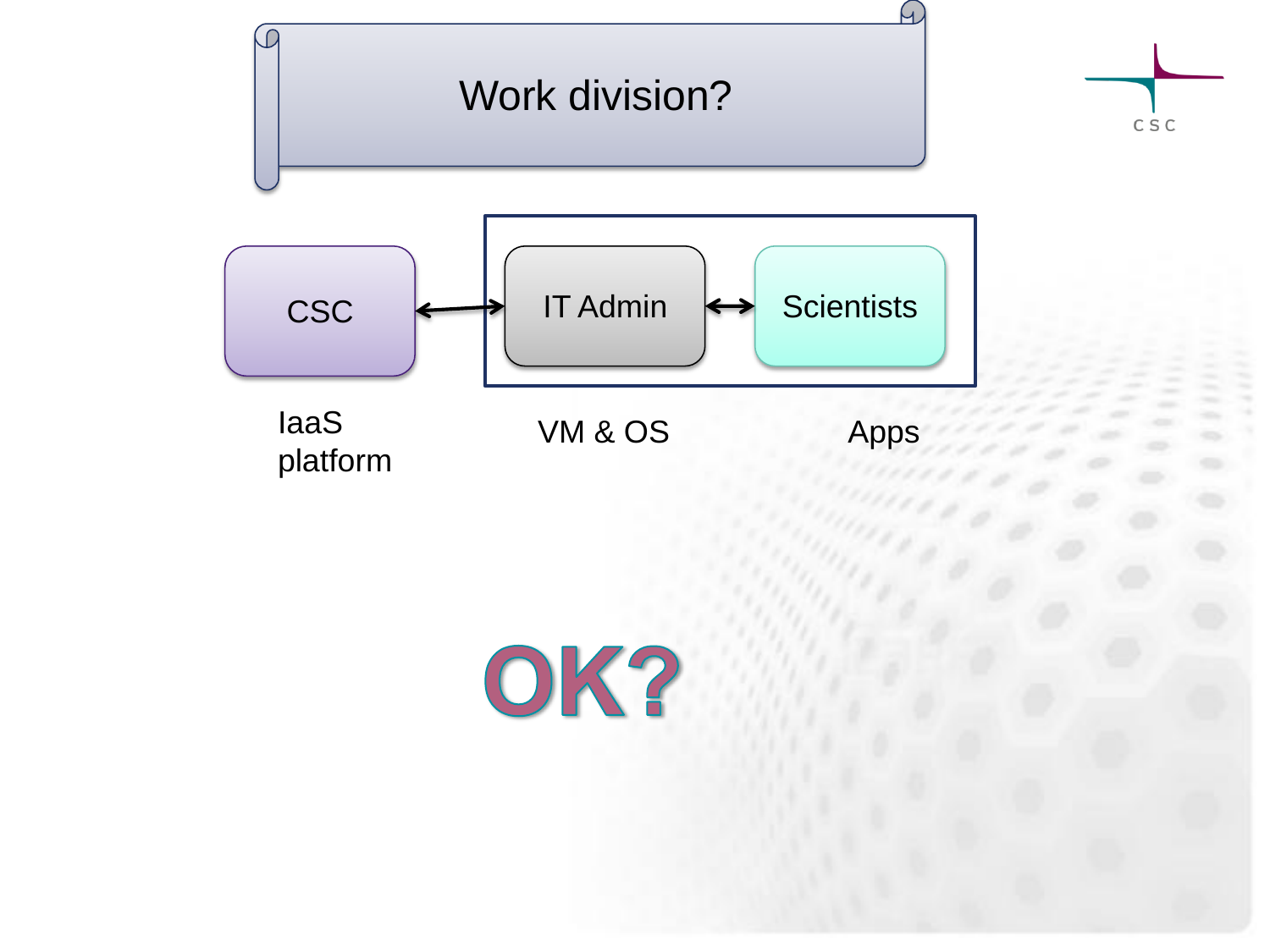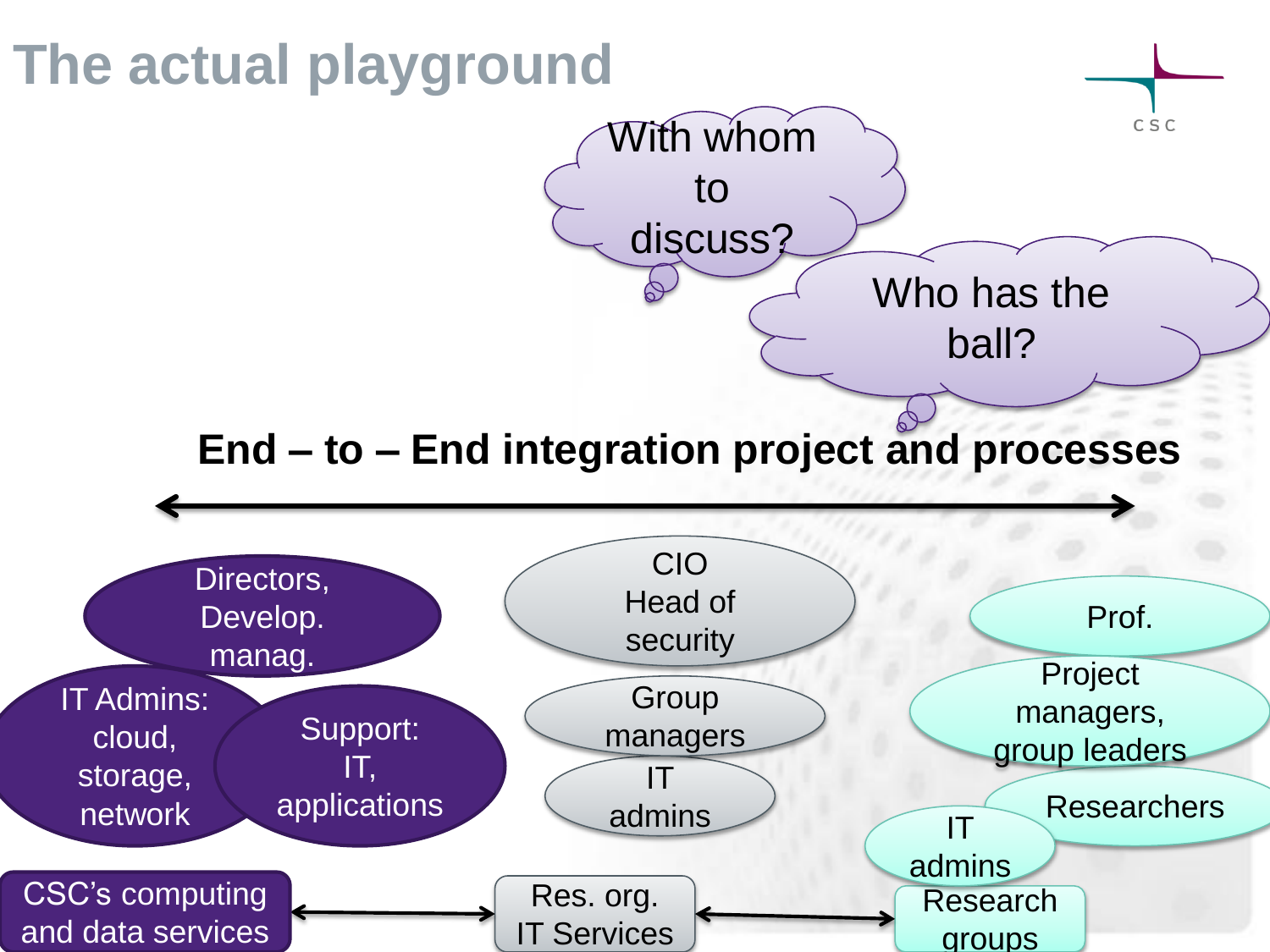# **Goal: getting users involved**

CSC might not always know *who are cloud the end users and their pain points?*

 $C S C$ 

- **•** Questionnaires
- *Did you feel that CSC was interested in your needs and how you are doing?*
- *Did we success in "open innovation model"?*